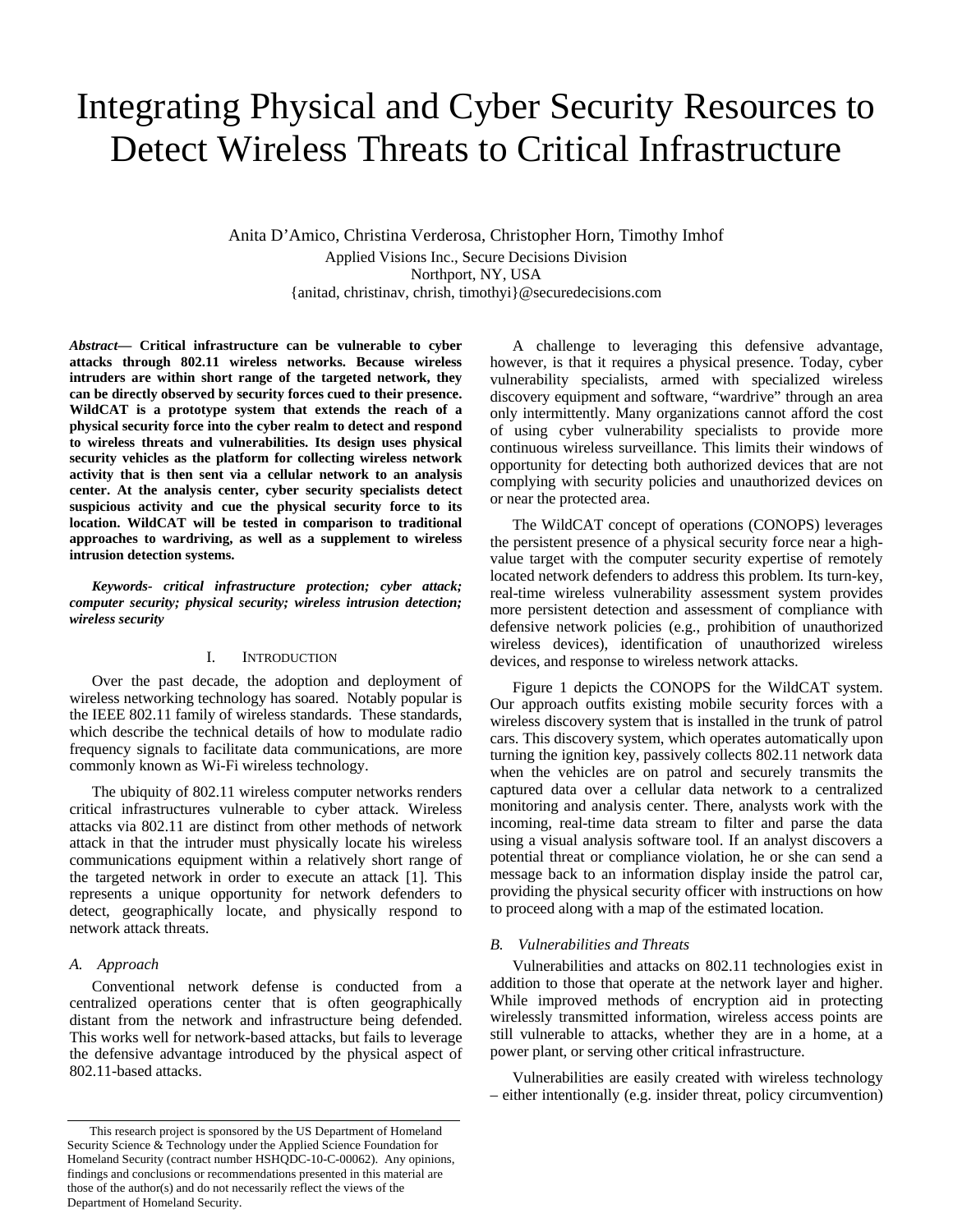

**Figure 1. CONOPS for the WildCAT system** 

or unintentionally (e.g. through ignorance or mistake). Devices can be misconfigured, creating open windows through which attackers may send network data or eavesdrop. Staff may set up unauthorized wireless devices, or bring them into secure facilities (e.g., smartphones) for convenience, without malicious intent. Finally, staff can connect their wireless devices to external or rogue networks – either intentionally (e.g., to circumvent network policy) or unintentionally (e.g., falling prey to an evil twin attack). These connections can expose sensitive information to an unsecured network.

These vulnerabilities can be exploited by attackers. One common attack specific to wireless is the "evil twin" attack. The objective of an evil twin attack is to lure clients into associating with an unauthorized access point (AP). This unauthorized AP, which is controlled by the attacker, is configured to mimic the appearance of a legitimate AP. When clients connect through this AP, the attacker can read and/or alter all of the data that the client transmits through the AP.

Another type of attack uses an unauthorized device to connect to a trusted network. In this situation, an attacker may simply be trying to establish a wireless network connection with a target network in order to launch other non-wireless attacks. This was the case in a theft incident at TJX, a major off-price retailer of apparel and home fashion.

In 2007, TJX publically announced that they had begun investigating suspicious software that was found on their computer system. As the investigation unfolded, it was discovered that over 45 million credit card numbers and other personal information was stolen. Cyber criminals had gained unauthorized access to a server that housed confidential information via a poorly encrypted wireless access point. The attackers had launched this attack from the parking lot of a TJX store using a typical laptop computer. They successfully managed to stay under the radar for over a year while extracting millions of records of customers' personal information.

Unfortunately, critical infrastructures of any facility are susceptible to attacks similar to those on TJX [2][3]. Technical solutions to the problem of detecting and responding these incidents exist, but have not been implemented as uniformly as necessary.

The WildCAT CONOPS offers a means to cost effectively extend the reach of a physical security forces into the cyber realm by equipping them with a means to persistently monitor the wireless space around a facility and respond to wireless threats and vulnerabilities in near real-time.

The WildCAT can identify vulnerabilities and behavior associated with these attacks and vulnerabilities by looking at the attributes of wireless network devices such as the type of encryption, network type, MAC address, physical location, detection frequency, connection patterns, channel usage, and broadcast SSID. The potential for high false positive detection rates is mitigated through the use of a whitelist-based approach that looks for wireless device traffic and configuration data that differs from a known and trusted setup

## *C. Current Methods of Vulnerability & Threat Detection*

There are currently two common ways in which a wireless threat can be detected: a technique known as wardriving and use of wireless intrusion detection systems (WIDS). WildCAT is based on wardriving.

Wardriving is a technique for collecting wireless network data that involves driving around in a vehicle collecting information about the wireless network traffic that is detected. Wardriving requires a laptop running a wireless discovery program such as Kismet, NetStumbler or Flying Squirrel, a GPS device, and an antenna. This technique usually lacks realtime threat detection because it requires further analysis that cannot be performed while driving. It is also a time-consuming process, requiring specially trained staff in order to perform the collection and vulnerability analysis. A WIDS consists of a system of sensors, which collect 802.11 data and forward it to a central management system where it is processed and stored. Although WIDS are effective, they are expensive, difficult to deploy and maintain, and limited to the boundaries of the sensors [4].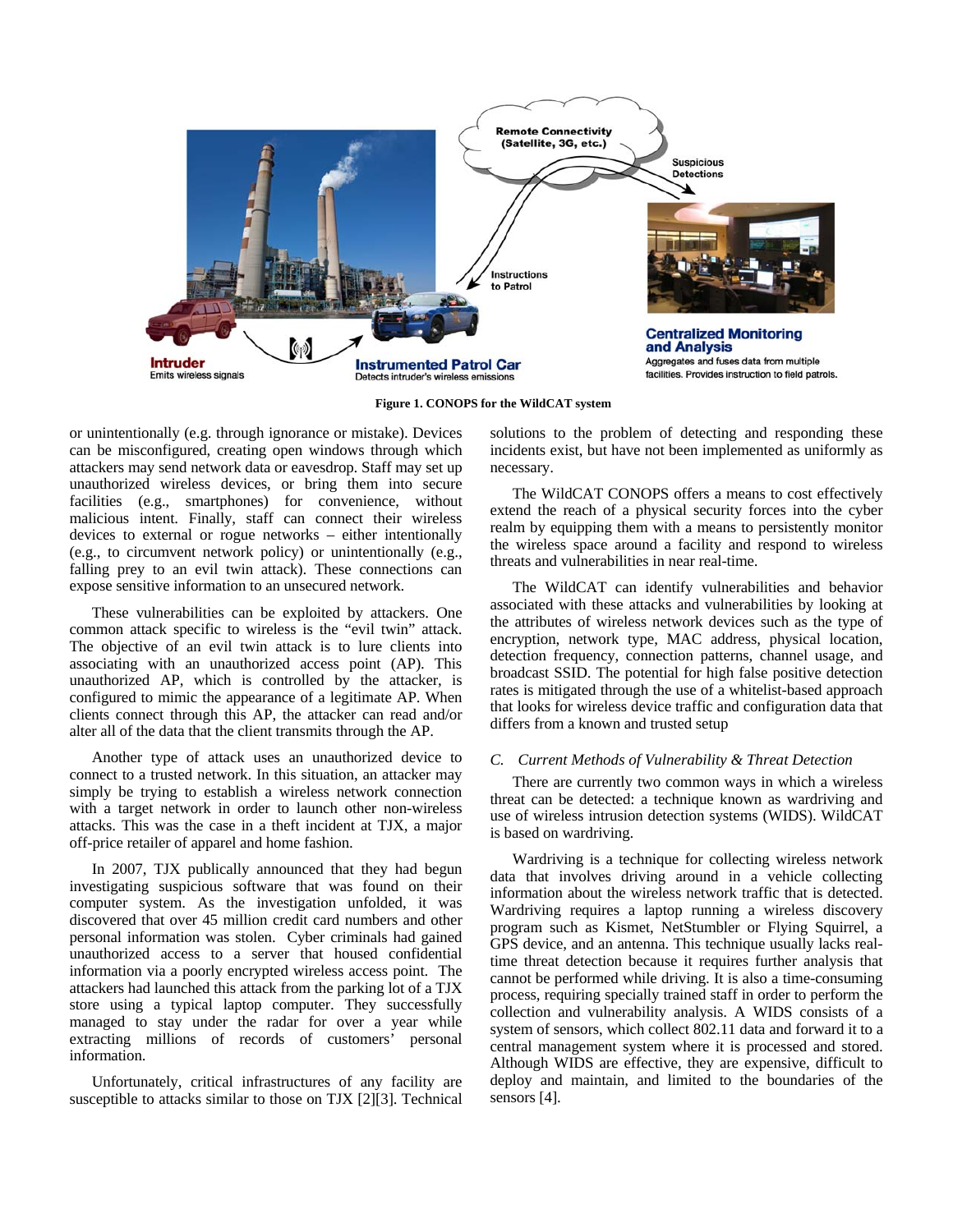

Both WIDS and wardriving techniques do have some documented problems with unreliable hardware performance and high false alarms rates [3].

Due to the pervasiveness of wireless networks, both wardriving and WIDS collect an overwhelming amount of data [5]. It is difficult to identify relatively infrequent security risks amidst the massive amounts of information collected. Cyber analysts are specially trained to parse through this data to quickly identify and respond to any wireless threats. The WildCAT approach maximizes the time spent by cyber analysts on threat analysis by removing the need for them to conduct wardrives.

## II. ARCHITECTURE

 An overview of the WildCAT system architecture is shown in Figure 2. There, we can see the two major components: the WildCAT Detector and the Central Analysis Center. The Central Analysis Center can be broken down into two major components, the Monitoring System and Analysis Workstation. Each of these components is described below.

To address the data collection challenges encountered with wardriving, we designed the WildCAT Detector based on the Flying Squirrel 802.11 collection system developed by the Naval Research Laboratory (NRL) [6]. Modifications to Flying Squirrel software were made to run the software automatically upon starting the patrol car. This software package was loaded onto a heat and vibration resistant computer pod that can be installed in the trunk of a car. These modifications were performed by NRL to leverage a similar capability developed for use in unmanned aerial vehicles.

The WildCAT Detector is responsible for collecting and sending three types of data, GPS, network packet, and transmitter every second. The GPS metadata includes date, time, latitude, longitude, altitude, fix quality, and number of satellites in view. The GPS data is used to display the wireless devices/clients and patrol vehicle locations in the correct position on the maps in the Central Analysis Center. The transmitter metadata consists of transmission data collected between a client and an access point and includes source MAC addresses, destination MAC addresses, number of packets, and relative signal strength. The network packet data consists of beacon frame or probe responses, which includes an IEEE 802.11 header, followed by an IEEE 802.11 management header. A single network packet data message will be sent for each Beacon or probe response that was detected.

 The WildCAT Detector is a single board computer equipped with an 802.11 network card, a GPS device, and a cellular network card packed in a ruggedized pod. This computer runs a modified version of the Flying Squirrel wireless discovery software and an application to receive messages from the Analysis Center. The WildCAT Detector also consists of an omni-directional antenna

magnetically mounted on the roof of a car, and an in-vehicle display fixed on the dashboard, to receive instructional messages sent from an analyst. The WildCAT Detector under ideal conditions has a range of approximately 820 feet [7]. The WildCAT Detector automatically starts up and begins collection when the vehicle is started and requires no human interaction with the hardware.

WildCAT's Analysis Center uses information visualization and visual analytics techniques to filter and highlight the large volumes of data, and to aid detection of suspicious wireless behavior. The Analysis Center incorporates the overview, zoom, drill down for details mantra of information visualization [8]. The Analysis Center is configured to handle incoming detection data from the WildCAT Detectors every second. Multiple WildCAT Detectors can be used to provide adequate coverage of a physical location.

The Analysis Center consists of both a Monitoring System and an Analysis Workstation. The Monitoring System provides the analyst with an overview of each site being analyzed; it

| Alert Pattern Input   |                                                           |                              |                                             |    |           |        |  |
|-----------------------|-----------------------------------------------------------|------------------------------|---------------------------------------------|----|-----------|--------|--|
|                       | <b>Input Pattern Conditions</b><br>Set pattern conditions |                              |                                             |    |           |        |  |
|                       | Name: Misconfigured AP                                    |                              |                                             |    | Priority: | High   |  |
| Classification:       |                                                           | ◎ Trusted ◎ Friendly ◎ Roque |                                             |    |           |        |  |
|                       | V Encryption:                                             |                              | © WPA © WEP © Unencrypted © Other           |    |           |        |  |
|                       | V Network Type:                                           |                              | ◎ Infrastructure © Ad-hoc © Probe © Unknown |    |           |        |  |
|                       | <b>MAC Address</b>                                        |                              |                                             |    |           |        |  |
| Detected at more than |                                                           | locations                    |                                             |    |           |        |  |
| Detected more than    |                                                           | times                        |                                             |    |           |        |  |
| Moved by more than    |                                                           | feet from previous location  |                                             |    |           |        |  |
|                       | Connected to more than                                    | authorized devices           |                                             |    |           |        |  |
|                       |                                                           |                              |                                             | OK |           | Cancel |  |

**Figure 3. Dialog for rules configuration in the Analysis Workstation**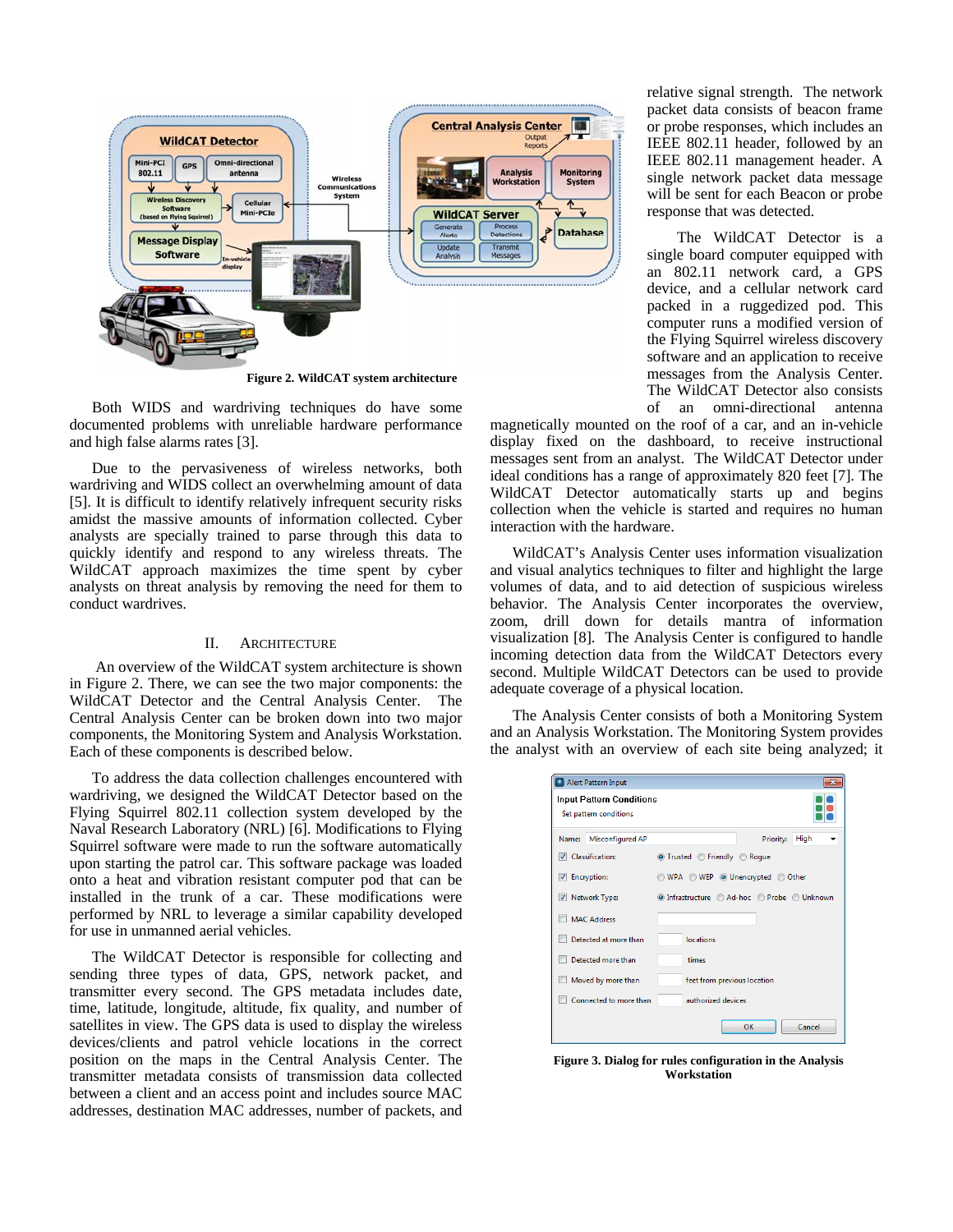

**Figure 4. Overview of alert handling in the WildCAT Analysis Workstation**

displays wireless threat alerts at each location and allows for quick filtering based on several alert attributes. The Monitoring System is dynamically updated as detection data is automatically relayed from the vehicle to the Analysis Center. Inside the Monitoring System, the analyst can drill down to a specific alert and view high-level details. Wireless threat alerts are generated automatically in the Analysis Center when incoming detections match rules that define suspicious behavior patterns. In order to reduce false positives, WildCAT requires the cyber-analyst to communicate the alert to the physical security patrols through a messaging system.

The Analysis Workstation is where the analyst can drill down more deeply into the data. Figure 4 depicts an overview of the Analysis Workstation user interface that analysts interact with to view and manage alerts. The rules which generate alerts are defined by an analyst in the Analysis Workstation using the dialog shown in Figure 3. WildCAT by default defines various rules that are common examples of suspicious behavior including misconfigured trusted access points, rogue devices connecting to trusted devices, and rogue devices found changing locations.

The Analysis Workstation is based on the MeerCAT visual analysis system originally developed for Department of Defense analysis of wireless vulnerabilities [9]. MeerCAT is a visualization tool that helps network defenders and decision makers locate 802.11-based wireless assets and networks, and assess the risks to their organization from unauthorized wireless devices. It is designed for post-hoc analysis of data acquired from a variety of sources that discover and locate wireless transmitters. MeerCAT provides a 3D geographic flythrough visualization showing satellite imagery, graphical views of physical objects, their attributes and relationships, and visual representations comparing data that has been collected over time. All of the MeerCAT views are linked to provide multiple perspectives of the data and an intuitive interactive visual environment where highlighting or filtering in one view is reflected in all other views [10]

# III. TEST AND DEMONSTRATION

An important component of our development plan is to test and demonstrate the WildCAT system. Our plan is divided into two phases: first, we verified WildCAT performance in a testing environment created by an independent third party, and second we plan to verify and validate WildCAT at a site with existing wireless infrastructure.

## *A. Phase I Test Plan & Results*

Our plan for the first phase of testing was to create an environment that would allow us to evaluate the ability of the WildCAT system to perform baseline functionality, as well as detect a predetermined set of suspicious behaviors. In July 2011, we collaborated with Assured Information Security (AIS), Inc. to plan and conduct this testing. AIS set up a wireless network testing environment at the Griffiss Business and Technology Park in Rome, NY and staged attacks on this network.

Trusted wireless APs and authorized clients were installed in four locations around the test site, according to the layout shown in Figure 5. The APs were four Linksys Wireless-G Wireless Broadband Routers (WRT54GL). The clients were four Dell laptops (Inspiron 6400, Inspiron 9400, Inspiron 6000, Precision M4400) running Windows XP and four Gateway LT2802U netbooks running Windows 7 Starter.

At each site, the clients were configured to associate with the AP at that site; one of the sites had three clients, one site had one client, and the other two sites had two clients. Into the Central Analysis Center, we imported the list of and configuration data for the trusted APs and authorized clients. WildCAT Detectors were installed in two vehicles.

For five consecutive days, both vehicles performed twicedaily patrols of the area for approximately 30 minutes. On each day, at least one of five adversarial scenarios was practiced.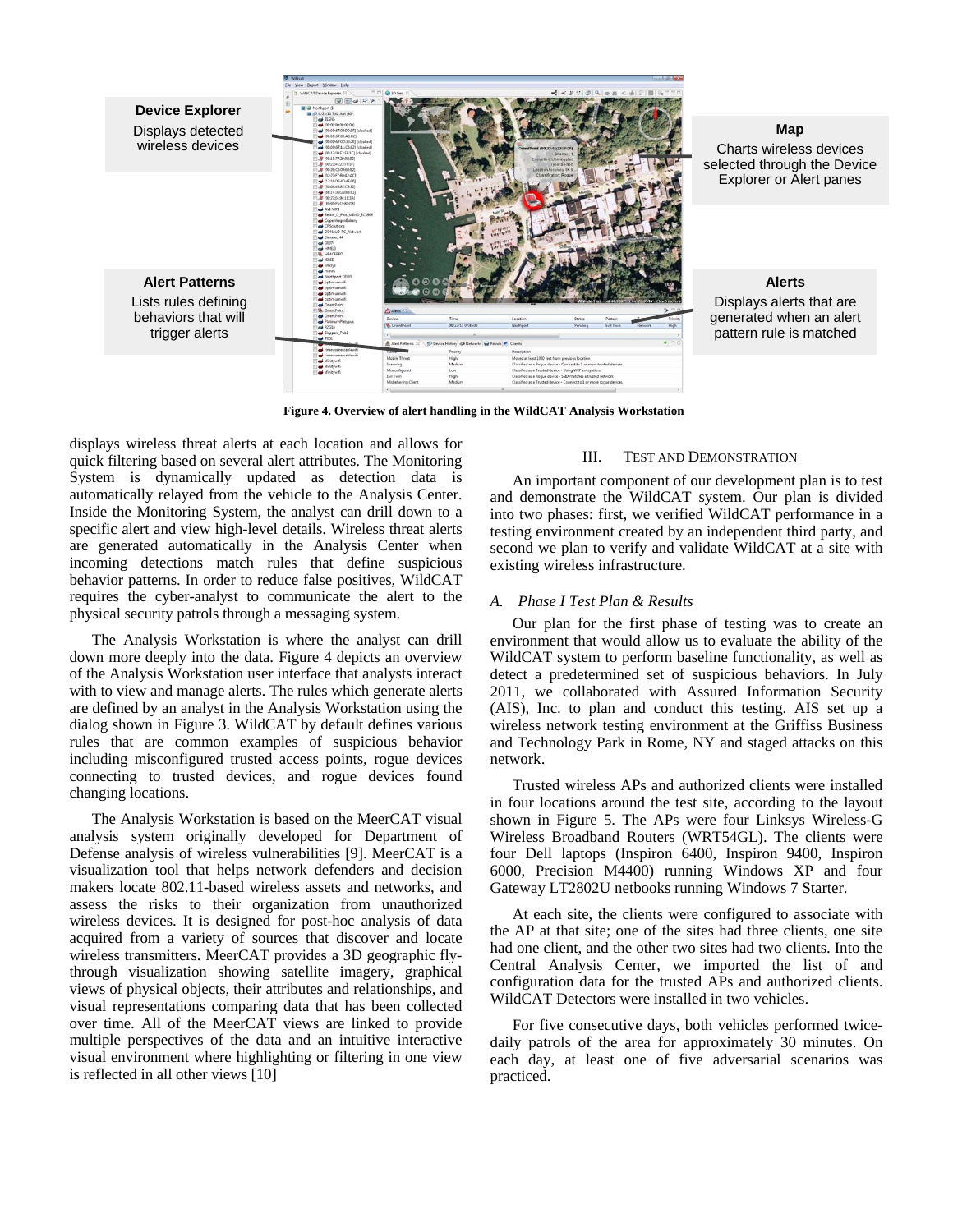For the first baseline patrol, we verified that the WildCAT system:

- Determined the correct geographic coordinates for trusted APs
- Recognized correct configuration of trusted APs and authorized clients
- Recognized the correct association pairings of trusted APs and authorized clients

The five scenarios were run as follows:

- 1. **An evil twin access point** An evil twin access point was set up with the same SSID and encryption settings as one of the trusted APs, but with a different MAC address. A WildCAT Detector was driven past the evil twin and the Central Analysis Center was checked to confirm that it fired an "evil twin alert".
- 2. **Access point with configuration changes** A trusted access point had its configuration altered to downgrade its encryption setting. A WildCAT Detector was driven past the re-configured trusted access point and the Central Analysis Center was checked to confirm that it fired a "misconfigured AP alert".
- 3. **Authorized client leaving a trusted access point** An authorized client was configured to associate to an additional access point that had a different SSID, encryption setting, and MAC address from any of the trusted APs. A WildCAT Detector was driven past the authorized client and additional access point and the Central Analysis Center checked to confirm that it fired a "misbehaving client alert".
- 4. **Targeted MAC address transmitting** The Central Analysis Center was configured with a custom alert pattern to identify when wireless transmissions from a radio with a specific MAC address were identified. A WildCAT Detector was driven past the client with the targeted MAC address and the Central Analysis Center checked to confirm that it fired the custom



**Figure 5. Map of Phase 1 test area in Rome, NY** 

alert.

5. **Rogue client connected to an access point** An additional client was configured to associate with a trusted access point. A WildCAT Detector was driven past the additional client and trusted access point and the Central Analysis Center checked to confirm that it fired a "scanning alert".

For the baseline patrol and each of the five scenarios the WildCAT system performed as intended.

# *B. Phase II Test Plan*

The second testing and demonstration phase is to be conducted over a period of at least two weeks at a site with a well-defended wireless network. Once again, a red team will conduct common wireless attacks; for example, performing an evil twin attack, attempting unauthorized access, and installing a misconfigured access point. The effectiveness of WildCAT will be compared with the test site's existing wireless security practice – periodic wardrives, a WIDS, or a combination of the two – using a set of performance metrics described below. Each method of providing wireless security (WildCAT, wardriving, and/or the WIDS) will be characterized using these performance metrics and the results compared.

- **Area under surveillance and duration of coverage**  What is the footprint of the monitored area and how often is that area under surveillance? A WIDS will have a fixed area that can be monitored  $24/7$ ; WildCAT and wardriving can monitor a much broader and more flexible area, but not each location in that area continuously.
- **Wireless device detections over a fixed time period**  Does each security practice detect the same devices? Analyzing device detection log data will allow us to see whether WildCAT provides greater visibility into wireless activity than other wireless discovery methods.
- **Location accuracy of detected wireless devices**  For wireless devices of a known location, how close is the calculated location to the actual, ground truth location of the detected wireless device?
- **Response time to interdict detected wireless devices**  How long does it take for a response to be mounted to a suspicious device or wireless attack?
- **Required training and skill to employ system**  What skills are required of the operator to conduct the tasks associated with employing each system?
- **Correctness of suspicious behavior classification** For the known attacks and suspicious behavior, did the system correctly classify each detected behavior? For example, was an evil twin AP identified as such by WildCAT, the WIDS, or a wardrive analyst?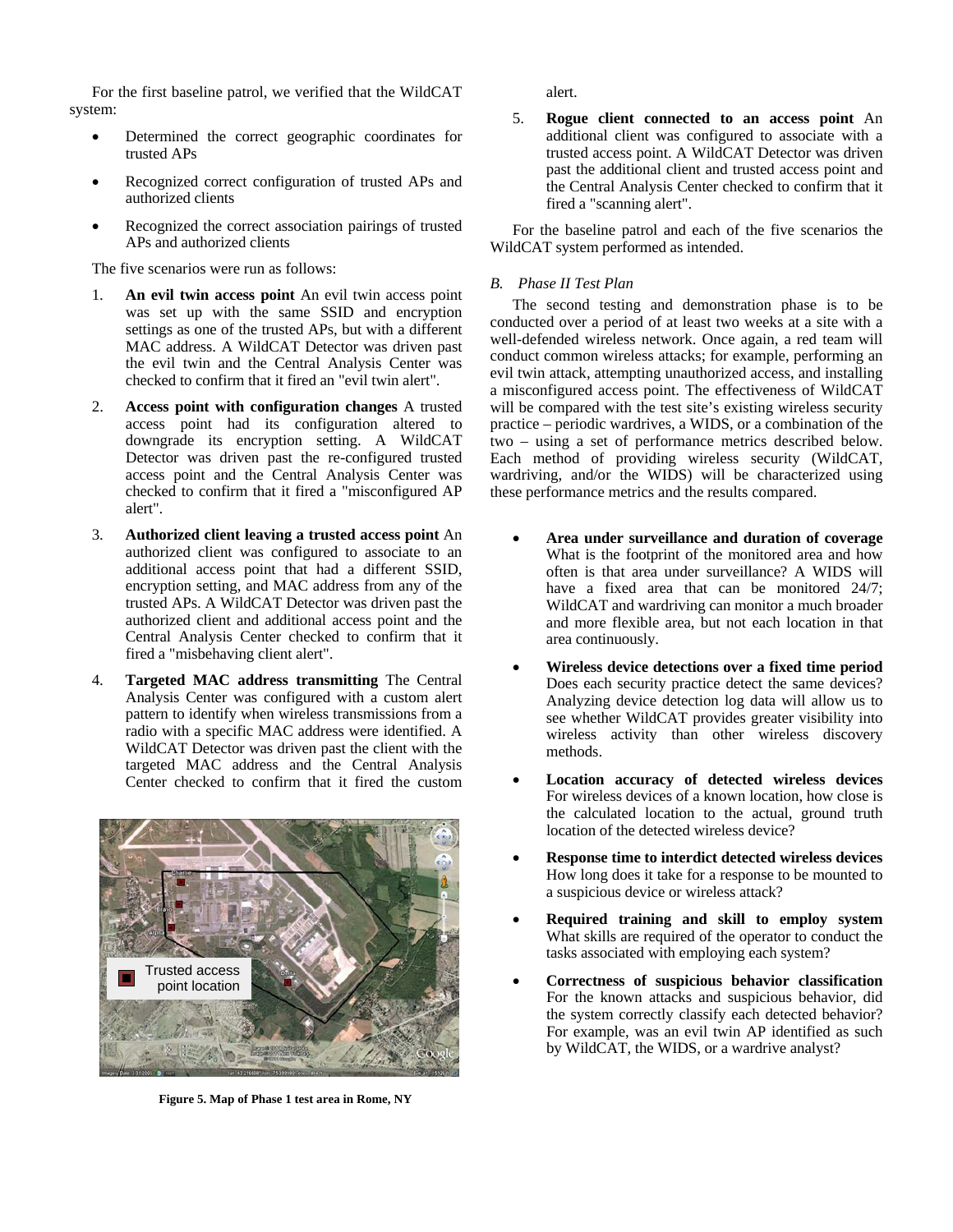## IV. POTENTIAL APPLICATIONS

Wireless communication is continuing to expand in industrial, residential, and government sectors as many people value the mobility and installation ease that wireless networking enables. However, an easy persistent method of monitoring wireless threats is needed to mitigate attacks to critical infrastructure through wireless vectors. WildCAT is designed to offer a flexible, low-cost, and easy method of wireless monitoring with existing patrol fleets.

# *A. Continuous Sustained Surveillance*

High-value targets such as ports, power generation facilities, refineries, embassies, and organizations interested in protecting confidential data and critical infrastructure can use WildCAT to continuously monitor their wireless networks. The visibility of wireless activity can be increased by instrumenting WildCAT sensors into any roving vehicle (maintenance, security, delivery, etc.). If an unauthorized, or rogue, device is attempting to connect to known, authorized wireless access point, security forces should be notified immediately.

#### *B. Targeted Monitoring and Tracking*

Law enforcement needs the ability to link a client device and person responsible for illegal traffic observed at the ISP or IP level. With courts now recognizing that an IP does not link network activity to a person, it is crucial to collect evidence that can geo-locate a Wi-Fi client and record the network traffic being exchanged with an access point. Such evidence can successfully link a child pornographer or copyright infringer to their wireless network traffic. WildCAT is designed to be a rapidly deployable, shared resource within a group (grab & go-type device that requires little to no user training), or as silently vigilant standard vehicle equipment that is always monitoring and reporting its findings.

# *C. Multiple Site Security*

Instead of configuring a WIDS at each and every location, security professionals can use WildCAT as a low cost roving sensor that travels between sites. Alternatively WildCAT sensors can be mounted to vehicles and rotated between sites.

#### *D. Extend WIDS Coverage*

WildCAT can reach areas that are not typically covered by fixed WIDS sensors such as parking lots, thereby adding visibility beyond a WIDS. Wireless APs can be connected to a wired LAN and as a result expose an organization to attack outside the range of deployed wireless access points and WIDS sensors.

# V. FUTURE OF WILDCAT

We have interviewed representatives from potential test sites and transition partner organizations regarding their detailed wireless security needs. A goal of these interviews has been to identify specific ways that WildCAT can be tailored to meet these needs.

In the course of these interviews, we discovered organizations that could benefit from the capability of a

WildCAT system, but whose operational environment is not conducive to a vehicle-mounted system – for example, organizations that operate within large buildings that can even extend underground. Such organizations currently monitor 802.11 devices inside their buildings by conducting periodic scans using specialized staff, independent of their more conventional physical security force.

This presents an opportunity to develop a man-portable variant of the current vehicle-based WildCAT system to address the requirements of organizations described above. Such work, however, is non-trivial. Indoors, GPS and cellular data wireless signals are often unreliable or unavailable. Additionally, there is a real likelihood that potential WildCAT users will exhibit concerns over using a cellular data network as part of their security system.

Most of the organizations that we have spoken with employ a 24/7/365 security force. Leveraging this existing capability by equipping security personnel with small backpack-mounted 802.11 sensors offers the ability to enhance the security posture of an organization with a minimal marginal cost. Working indoors will require non-GPS-based position information. NRL has a hybrid accelerometer and GPS-based location system called Caribou [6][11] that can be adapted to work as the source of location information in the WildCAT collection system.

Another growth path is beyond 802.11 signals. Although 802.11 is the most commonly used wireless networking standard, however many industries are using different radio frequencies and standards within their organizations. Through our interviews, for example, we have learned that industrial automation systems employ 900MHz technology, IEEE 802.15.4 (ZigBee), and proprietary mesh technologies in addition to 802.11. In a future version of WildCAT, these standards plus IEEE 801.16 (WiMAX), Bluetooth, and various 3G cellular standards (e.g., UMTS, CMDA2000, and EDGE/GPRS) may also be supported.

#### **REFERENCES**

- [1] D. Welch, "Wireless security threat taxonomy," in *2003 IEEE Workshop on Information Assurance*, West Point, NY, 2003.
- [2] Office of the Privacy Commissioner of Canada, (2007, September 24). Report of an Investigation into the Security, Collection and Retention of Personal Information, TJX Companies Inc./Winners Merchant International L.P. [Online]. Available: http://www.oipc.ab.ca/ims/client/upload/Investigation%20Report%20P2 007\_IR\_0061.pdf
- [3] B. Ngugi et al., "Lessons from the Computer Intrusion at TJX," *The CASE J.*, vol. 5, no. 2, pp. 17-25, 2009.
- [4] Ken Hutchinson. (2004, October 18). *Wireless Intrusion Detection Systems* [Online]. Available: http://www.sans.org/reading\_room/whitepapers/wireless/wirelessintrusion-detection-systems\_1543
- [5] P. Brutch and C. Ko, "Challenges in intrusion detection for wireless adhoc networks," in *2003 Symposium on Applications and the Internet Workshops*, 2003, pp. 368-373.
- [6] United States Naval Research Laboratory. *Mobile Systems Security: Flying Squirrel* [Online]. Available: http://www.nrl.navy.mil/chacs/5545/flyingsquirrel
- [7] Phil Belanger. (2007, May 31). *802.11n Delivers Better Range* [Online]. Available: http://www.wi-fiplanet.com/tutorials/article.php/3680781